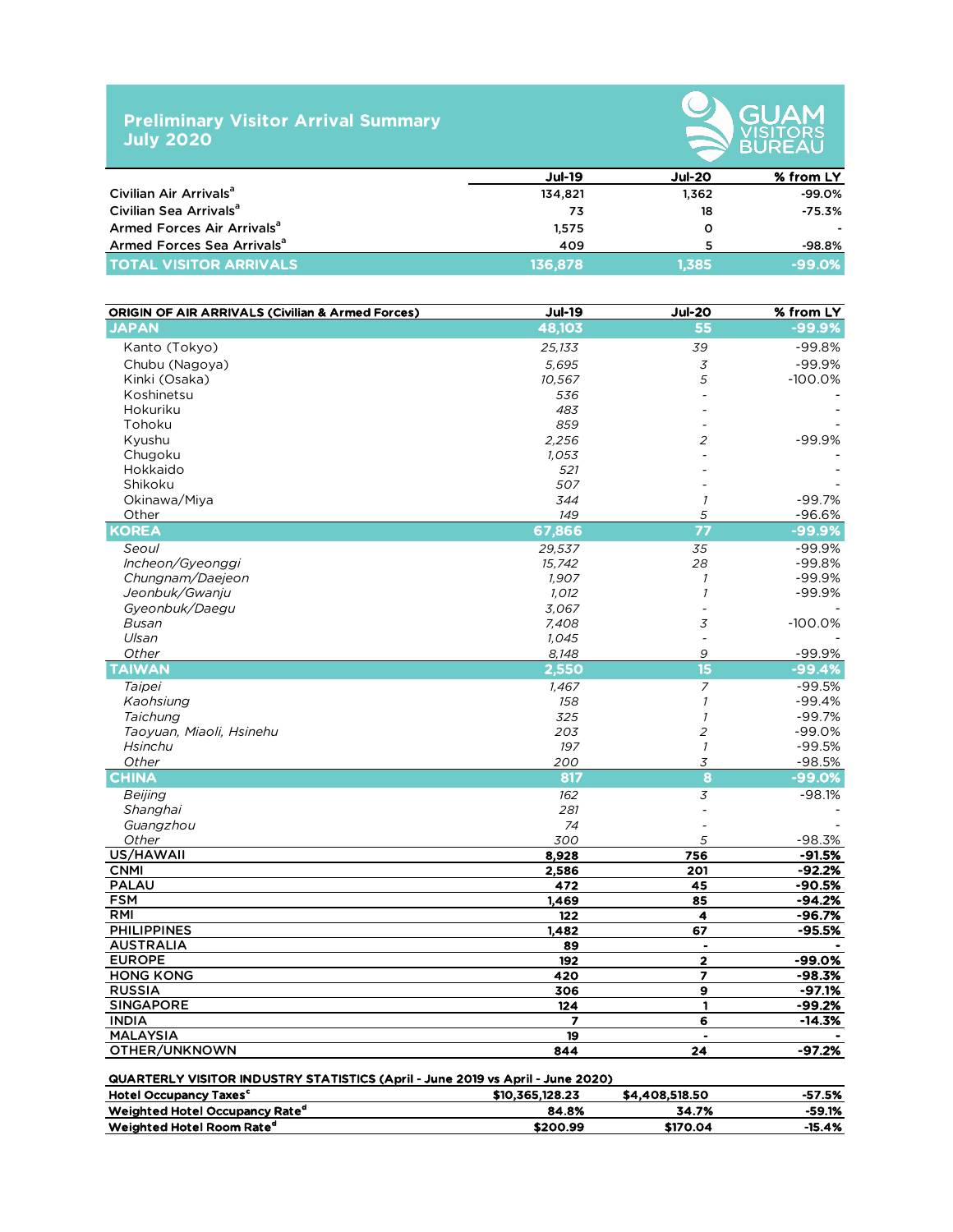## **Guam Visitors Bureau Preliminary July 2020 Visitor Arrival Summary Calendar Year-to-Date 2019/20 • Fiscal Year-to-Date 2019/20**



|                                           | <b>CYTD 2019</b><br>(Jan - Jul '19) | <b>CYTD 2020</b><br>(Jan - Jul '2020) | $%$ from LY | <b>FYTD 2019</b><br>(Oct '18 - Jul '19) | <b>FYTD 2020</b><br>(Oct '19 - Jul '20) | % from LY    |
|-------------------------------------------|-------------------------------------|---------------------------------------|-------------|-----------------------------------------|-----------------------------------------|--------------|
| Air Arrivals <sup>a</sup>                 | 927.643                             | 314,948                               | $-66.0\%$   | 1,324,931                               | 746.952                                 | $-43.6%$     |
| Sea Arrivals <sup>a</sup>                 | 5.261                               | 1.252                                 | $-76.2%$    | 8.582                                   | 5.473                                   | $-36.2%$     |
| <b>TOTAL</b><br><b>TVISITOR ARRIVALSY</b> | 932,904                             | 316,200                               | $-66.1%$    | ,333,513                                | 752,425                                 | <b>13.6%</b> |

|                                                                                                                                                                                                                                                                                                                                                                                                                                                                                                                                                                                                                                                                                                         | <b>CYTD 2019</b><br>(Jan - Jul '19) | <b>CYTD 2020</b><br>(Jan - Jul '2020)        | % from LY            | <b>FYTD 2019</b><br>(Oct '18 - Jul '19) | <b>FYTD 2020</b><br>(Oct '19 - Jul '20)      | % from LY            |
|---------------------------------------------------------------------------------------------------------------------------------------------------------------------------------------------------------------------------------------------------------------------------------------------------------------------------------------------------------------------------------------------------------------------------------------------------------------------------------------------------------------------------------------------------------------------------------------------------------------------------------------------------------------------------------------------------------|-------------------------------------|----------------------------------------------|----------------------|-----------------------------------------|----------------------------------------------|----------------------|
| Air Arrivals <sup>a</sup>                                                                                                                                                                                                                                                                                                                                                                                                                                                                                                                                                                                                                                                                               | 927.643                             | 314,948                                      | $-66.0%$             | 1,324,931                               | 746,952                                      | -43.6%               |
| Sea Arrivals <sup>a</sup>                                                                                                                                                                                                                                                                                                                                                                                                                                                                                                                                                                                                                                                                               | 5,261                               | 1,252                                        | $-76.2%$             | 8,582                                   | 5,473                                        | $-36.2%$             |
| <b>TOTAL VISITOR ARRIVALS</b>                                                                                                                                                                                                                                                                                                                                                                                                                                                                                                                                                                                                                                                                           | 932.904                             | 316,200                                      | -66.1%               | 1,333,513                               | 752.425                                      | $-43.6%$             |
| <b>ORIGIN OF AIR ARRIVALS (Civilian &amp; Armed Forces)</b>                                                                                                                                                                                                                                                                                                                                                                                                                                                                                                                                                                                                                                             | <b>CYTD 2019</b><br>(Jan - Jul '19) | <b>CYTD 2020</b><br>(Jan - Jul '2020)        | % from $LY$          | <b>FYTD 2019</b><br>(Oct '18 - Jul '19) | <b>FYTD 2020</b><br>(Oct '19 - Jul '20)      | % from LY            |
| <b>JAPAN</b>                                                                                                                                                                                                                                                                                                                                                                                                                                                                                                                                                                                                                                                                                            | 368,613                             | 143,708                                      | $-61.0%$             | 529,396                                 | 324,509                                      | $-38.7%$             |
| Kanto (Tokyo)                                                                                                                                                                                                                                                                                                                                                                                                                                                                                                                                                                                                                                                                                           | 184,817                             | 73,987                                       | $-60.0%$             | 271,421                                 | 162,713                                      | $-40.1%$             |
| Chubu (Nagoya)                                                                                                                                                                                                                                                                                                                                                                                                                                                                                                                                                                                                                                                                                          | 44,700                              | 16,133                                       | $-63.9%$             | 61,811                                  | 38,558                                       | $-37.6%$             |
| Kinki (Osaka)                                                                                                                                                                                                                                                                                                                                                                                                                                                                                                                                                                                                                                                                                           | 75,174                              | 26,639                                       | $-64.6%$             | 105,780                                 | 66,976                                       | $-36.7%$             |
| Koshinetsu<br>Hokuriku                                                                                                                                                                                                                                                                                                                                                                                                                                                                                                                                                                                                                                                                                  | 6,518<br>5,372                      | 2,487<br>1,963                               | $-61.8%$<br>$-63.5%$ | 9,693<br>7,397                          | 5,724<br>4,264                               | $-40.9%$<br>$-42.4%$ |
| Tohoku                                                                                                                                                                                                                                                                                                                                                                                                                                                                                                                                                                                                                                                                                                  | 9,593                               | 3,510                                        | $-63.4%$             | 14,212                                  | 7,779                                        | $-45.3%$             |
| Kyushu                                                                                                                                                                                                                                                                                                                                                                                                                                                                                                                                                                                                                                                                                                  | 17,442                              | 8,575                                        | $-50.8%$             | 24,335                                  | 16,650                                       | $-31.6%$             |
| Chugoku                                                                                                                                                                                                                                                                                                                                                                                                                                                                                                                                                                                                                                                                                                 | 9,372                               | 3,551                                        | $-62.1%$             | 13,090                                  | 8,183                                        | $-37.5%$             |
| Hokkaido                                                                                                                                                                                                                                                                                                                                                                                                                                                                                                                                                                                                                                                                                                | 6,998                               | 3,021                                        | $-56.8%$             | 9,557                                   | 6,166                                        | $-35.5%$             |
| Shikoku                                                                                                                                                                                                                                                                                                                                                                                                                                                                                                                                                                                                                                                                                                 | 4,895                               | 1,471                                        | $-69.9%$             | 7,039                                   | 3,907                                        | $-44.5%$             |
| Okinawa/Miya                                                                                                                                                                                                                                                                                                                                                                                                                                                                                                                                                                                                                                                                                            | 2,343                               | 1,404                                        | $-40.1%$             | 3,256                                   | 2,190                                        | $-32.7%$             |
| Other                                                                                                                                                                                                                                                                                                                                                                                                                                                                                                                                                                                                                                                                                                   | 1,389                               | 967                                          | -30.4%               | 1,805                                   | 1,399                                        | $-22.5%$             |
| <b>COREA</b>                                                                                                                                                                                                                                                                                                                                                                                                                                                                                                                                                                                                                                                                                            | 425,527                             | 123,883                                      | -70.9%               | 607,594                                 | 324,968                                      | $-46.5%$             |
| Seoul                                                                                                                                                                                                                                                                                                                                                                                                                                                                                                                                                                                                                                                                                                   | 173,466                             | 46,920                                       | $-73.0%$             | 247,354                                 | 132,384                                      | $-46.5%$             |
| Incheon/Gyeonggi                                                                                                                                                                                                                                                                                                                                                                                                                                                                                                                                                                                                                                                                                        | 107,337                             | 29,843                                       | $-72.2%$             | 154,090                                 | 79,998                                       | $-48.1%$             |
| Chungnam/Daejeon                                                                                                                                                                                                                                                                                                                                                                                                                                                                                                                                                                                                                                                                                        | 10,873                              | 3,412                                        | $-68.6%$             | 15,320                                  | 8,517                                        | $-44.4%$             |
| Jeonbuk/Gwanju                                                                                                                                                                                                                                                                                                                                                                                                                                                                                                                                                                                                                                                                                          | 6,753                               | 5,809                                        | $-14.0%$             | 9,402                                   | 9,512                                        | 1.2%<br>$-47.2%$     |
| Gyeonbuk/Daegu<br>Busan                                                                                                                                                                                                                                                                                                                                                                                                                                                                                                                                                                                                                                                                                 | 17,820<br>48,283                    | 5,638<br>12,879                              | $-68.4%$<br>$-73.3%$ | 25,664<br>69,484                        | 13,548<br>33,949                             | $-51.1%$             |
| Ulsan                                                                                                                                                                                                                                                                                                                                                                                                                                                                                                                                                                                                                                                                                                   | 7,623                               | 2,250                                        | $-70.5%$             | 11,064                                  | 5,889                                        | $-46.8%$             |
| Other                                                                                                                                                                                                                                                                                                                                                                                                                                                                                                                                                                                                                                                                                                   | 53,372                              | 17,132                                       | $-67.9%$             | 75,216                                  | 41,171                                       | $-45.3%$             |
| <b>TAIWAN</b>                                                                                                                                                                                                                                                                                                                                                                                                                                                                                                                                                                                                                                                                                           | 17,183                              | 4,506                                        | $-73.8%$             | 23,471                                  | 10,664                                       | $-54.6%$             |
| Taipei                                                                                                                                                                                                                                                                                                                                                                                                                                                                                                                                                                                                                                                                                                  | 9,537                               | 2,604                                        | $-72.7%$             | 13,542                                  | 6,199                                        | $-54.2%$             |
| Kaohsiung                                                                                                                                                                                                                                                                                                                                                                                                                                                                                                                                                                                                                                                                                               | 1,165                               | 216                                          | $-81.5%$             | 1,626                                   | 743                                          | $-54.3%$             |
| Taichung                                                                                                                                                                                                                                                                                                                                                                                                                                                                                                                                                                                                                                                                                                | 2,282                               | 604                                          | $-73.5%$             | 2,900                                   | 1,494                                        | $-48.5%$             |
| Taoyuan, Miaoli, Hsinehu                                                                                                                                                                                                                                                                                                                                                                                                                                                                                                                                                                                                                                                                                | 1,636                               | 452                                          | $-72.4%$             | 2,193                                   | 1,017                                        | $-53.6%$             |
| Hsinchu                                                                                                                                                                                                                                                                                                                                                                                                                                                                                                                                                                                                                                                                                                 | 1,135                               | 263                                          | $-76.8%$             | 1,411                                   | 511                                          | $-63.8%$             |
| Other                                                                                                                                                                                                                                                                                                                                                                                                                                                                                                                                                                                                                                                                                                   | 1,428                               | 367                                          | $-74.3%$             | 1,799                                   | 700                                          | $-61.1%$             |
| <b>CHINA</b>                                                                                                                                                                                                                                                                                                                                                                                                                                                                                                                                                                                                                                                                                            | 7,443                               | 2.031                                        | $-72.7%$             | 10,785                                  | 4,281                                        | $-60.3%$             |
| Beijing                                                                                                                                                                                                                                                                                                                                                                                                                                                                                                                                                                                                                                                                                                 | 1,418                               | 514                                          | $-63.8%$             | 1,957                                   | 918                                          | $-53.1%$             |
| Shanghai                                                                                                                                                                                                                                                                                                                                                                                                                                                                                                                                                                                                                                                                                                | 2,473                               | 743                                          | $-70.0%$             | 3,497                                   | 1,568                                        | $-55.2%$             |
| Guangzhou<br>Other                                                                                                                                                                                                                                                                                                                                                                                                                                                                                                                                                                                                                                                                                      | 603<br>2,949                        | 114<br>660                                   | $-81.1%$<br>$-77.6%$ | 839<br>4,492                            | 293<br>1,502                                 | $-65.1%$<br>$-66.6%$ |
| US/HAWAII                                                                                                                                                                                                                                                                                                                                                                                                                                                                                                                                                                                                                                                                                               | 58,316                              | 24,894                                       | $-57.3%$             | 80,914                                  | 44,345                                       | $-45.2%$             |
| <b>CNMI</b>                                                                                                                                                                                                                                                                                                                                                                                                                                                                                                                                                                                                                                                                                             | 13,553                              | 4,695                                        | $-65.4%$             | 18,547                                  | 10,111                                       | -45.5%               |
| PALAU                                                                                                                                                                                                                                                                                                                                                                                                                                                                                                                                                                                                                                                                                                   | 2,473                               | 765                                          | -69.1%               | 3,498                                   | 1,953                                        | $-44.2%$             |
| <b>FSM</b>                                                                                                                                                                                                                                                                                                                                                                                                                                                                                                                                                                                                                                                                                              | 8,248                               | 3,254                                        | $-60.5%$             | 11,352                                  | 7,090                                        | $-37.5%$             |
| RMI                                                                                                                                                                                                                                                                                                                                                                                                                                                                                                                                                                                                                                                                                                     | 875                                 | 231                                          | $-73.6%$             | 1,246                                   | 639                                          | -48.7%               |
| <b>PHILIPPINES</b>                                                                                                                                                                                                                                                                                                                                                                                                                                                                                                                                                                                                                                                                                      | 11,645                              | 2,645                                        | $-77.3%$             | 18,048                                  | 9,069                                        | -49.8%               |
| <b>AUSTRALIA</b>                                                                                                                                                                                                                                                                                                                                                                                                                                                                                                                                                                                                                                                                                        | 1,428                               | 719                                          | $-49.6%$             | 1,944                                   | 1,272                                        | $-34.6%$             |
| <b>EUROPE</b><br><b>HONG KONG</b>                                                                                                                                                                                                                                                                                                                                                                                                                                                                                                                                                                                                                                                                       | 1,321                               | 463<br>471                                   | $-65.0%$             | 2,004                                   | 1,095                                        | -45.4%               |
| <b>RUSSIA</b>                                                                                                                                                                                                                                                                                                                                                                                                                                                                                                                                                                                                                                                                                           | 3,660<br>3,078                      | 470                                          | $-87.1%$<br>$-84.7%$ | 5,688<br>4,779                          | 1,220<br>994                                 | $-78.6%$<br>$-79.2%$ |
| <b>SINGAPORE</b>                                                                                                                                                                                                                                                                                                                                                                                                                                                                                                                                                                                                                                                                                        | 919                                 | 170                                          | <u>-81.5%</u>        | <u>1,227</u>                            | 492                                          | <u>-59.9%</u>        |
| <b>INDIA</b>                                                                                                                                                                                                                                                                                                                                                                                                                                                                                                                                                                                                                                                                                            | 90                                  | 44                                           | $-51.1%$             | 136                                     | 103                                          | -24.3%               |
| MALAYSIA                                                                                                                                                                                                                                                                                                                                                                                                                                                                                                                                                                                                                                                                                                | 249                                 | 68                                           | $-72.7%$             | 386                                     | 157                                          | -59.3%               |
| OTHER/UNKNOWN                                                                                                                                                                                                                                                                                                                                                                                                                                                                                                                                                                                                                                                                                           | 3,022                               | 1,931                                        | $-36.1%$             | 3,916                                   | 3,990                                        | 1.9%                 |
| <b>VISITOR INDUSTRY STATISTICS</b>                                                                                                                                                                                                                                                                                                                                                                                                                                                                                                                                                                                                                                                                      |                                     | (January - June 2019 vs January - June 2020) |                      |                                         | (Oct 2018 - Jun 2019 vs Oct 2019 - Jun 2020) |                      |
| <b>Hotel Occupancy Taxes<sup>c</sup></b>                                                                                                                                                                                                                                                                                                                                                                                                                                                                                                                                                                                                                                                                | \$23,434,936.37                     | \$17,260,326.87                              | $-26.3%$             | \$33,342,796.80                         | \$27,010,989.13                              | -19.0%               |
| Weighted Hotel Occupancy Rate <sup>d</sup>                                                                                                                                                                                                                                                                                                                                                                                                                                                                                                                                                                                                                                                              | 88.1%                               | 54.2%                                        | $-38.5%$             | 87.4%                                   | 66.1%                                        | -24.4%               |
| Weighted Hotel Room Rate <sup>d</sup>                                                                                                                                                                                                                                                                                                                                                                                                                                                                                                                                                                                                                                                                   | \$213.73                            | \$196.03                                     | $-8.3%$              | \$209.29                                | \$200.23                                     | -4.3%                |
| Note: CYTD is Calendar Year-to-Date and FYTD is Fiscal Year-to-Date. 2019/20 visitor arrivals may exclude Armed Forces sea arrival statistics and may not be comparable to figures last year. Visitor statistics<br>will be updated once the data is made available. Armed Forces sea arrivals exclude HP (home ported) or MSC (military sea command) personnel. Source: <sup>a</sup> Civilian air & sea arrivals. Customs Declaration<br>Forms, Customs & Quarantine Agency. Processed by the Guam Visitors Bureau. Sources: bJapan Guam Travel Association, <sup>C</sup> Hotel Occupancy Tax collections are unaudited. Department of Administration,<br>STR Global (Hotel Occupancy and ADR Report). |                                     |                                              |                      |                                         |                                              |                      |

| <b>VISITOR INDUSTRY STATISTICS</b>         |                 | (January - June 2019 vs January - June 2020) |         |                 | (Oct 2018 - Jun 2019 vs Oct 2019 - Jun 2020) |          |
|--------------------------------------------|-----------------|----------------------------------------------|---------|-----------------|----------------------------------------------|----------|
| <b>Hotel Occupancy Taxes<sup>c</sup></b>   | \$23.434.936.37 | \$17.260.326.87                              | -26.3%  | \$33.342.796.80 | \$27.010.989.13                              | $-19.0%$ |
| Weighted Hotel Occupancy Rate <sup>d</sup> | 88.1%           | 54.2%                                        | -38.5%  | 87.4%           | 66.1%                                        | -24.4%   |
| Weighted Hotel Room Rate <sup>d</sup>      | \$213.73        | \$196.03                                     | $-8.3%$ | \$209.29        | \$200.23                                     | -4.3%    |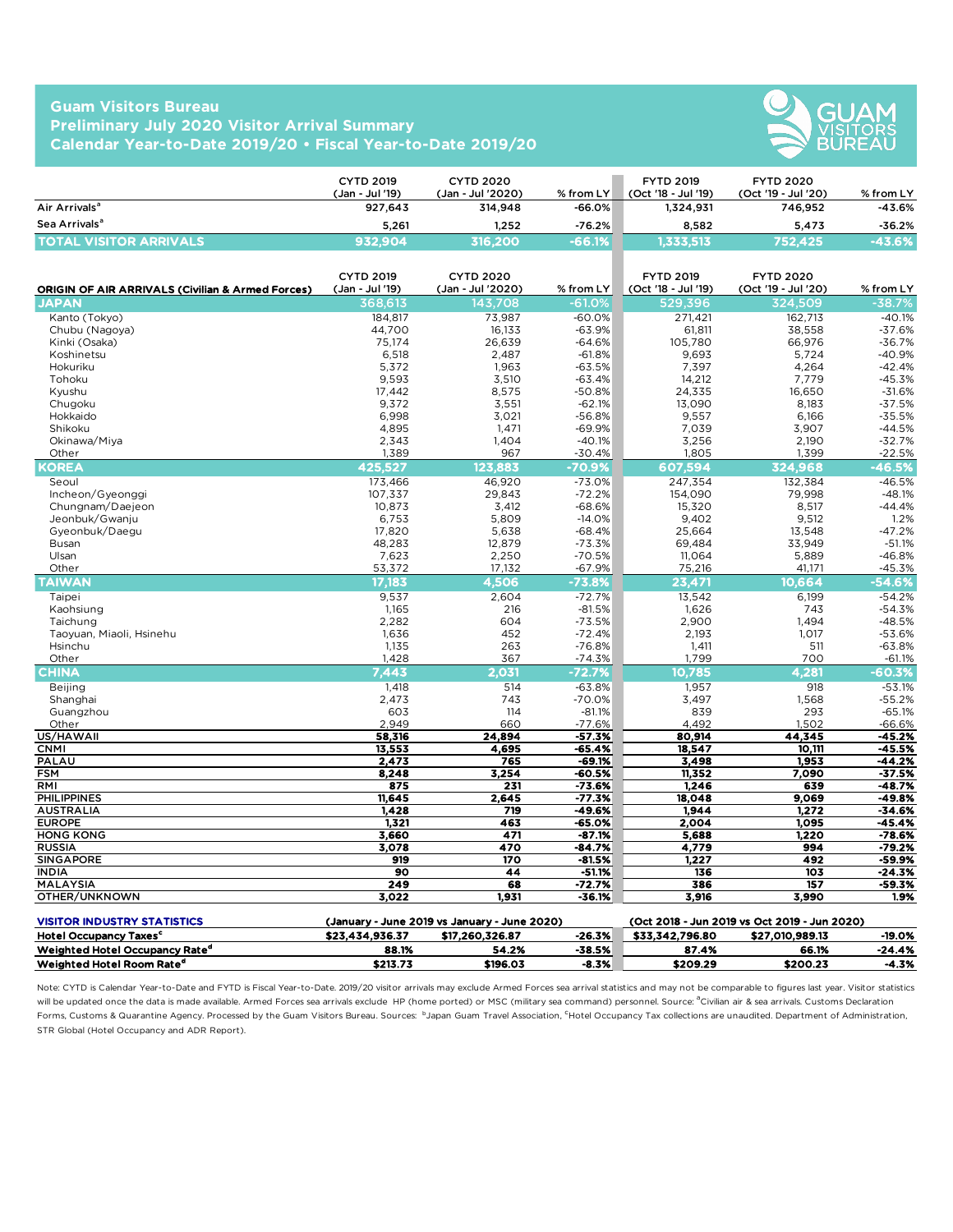| GUAM<br>VISITORS<br><b>BUREAU</b>      |                  | <b>January</b>               |                      |                  | <b>February</b>  |                      |                         | <b>March</b>            |                      |                  | <b>April</b>                                         |                       |                         | <b>May</b>                                 |                      |                         | <b>June</b>                                |                       |
|----------------------------------------|------------------|------------------------------|----------------------|------------------|------------------|----------------------|-------------------------|-------------------------|----------------------|------------------|------------------------------------------------------|-----------------------|-------------------------|--------------------------------------------|----------------------|-------------------------|--------------------------------------------|-----------------------|
| <b>JAPAN</b>                           | Jan-19<br>58,021 | Jan-2020 % from LY<br>61,088 | 5.3%                 | Feb-19<br>58,774 | Feb-20<br>60,918 | % from LY<br>3.69    | <b>Mar-19</b><br>72,974 | <b>Mar-20</b><br>21,212 | % from LY<br>-70.9'  | Apr-19<br>47,725 | Apr-20<br>338                                        | % from LY<br>-99.39   | <b>May-19</b><br>41,989 | May-20<br>-57                              | % from LY<br>99.9؛   | <b>Jun-19</b><br>41,027 | <b>Jun-20</b><br>40                        | % from LY<br>-99.9%   |
| Kanto (Tokyo)                          | 31,772           | 30,736                       | $-3.3%$              | 32,576           | 31,567           | $-3.1%$              | 36,675                  | 11,577                  | $-68.4%$             | 21,344           | 19                                                   | $-99.9%$              | 18,427                  | 29                                         | $-99.8%$             | 18,890                  | 20                                         | $-99.9%$              |
| Chubu (Nagoya)                         | 6,170            | 6,849                        | 11.0%                | 6,286            | 7,051            | 12.2%                | 10,025                  | 2,225                   | -77.8%               | 6,028<br>10,676  | 3                                                    | $-100.0%$             | 5,389<br>9,489          | $\overline{1}$<br>$\overline{4}$           | $-100.0%$            | 5,107<br>9,204          | $\overline{1}$                             | $-100.0%$             |
| Kinki (Osaka)<br>Koshinetsu            | 10,244<br>1,303  | 11,577<br>1,247              | 13.0%<br>$-4.3%$     | 10,078<br>1,067  | 11,046<br>987    | 9.6%<br>$-7.5%$      | 14,916<br>1,431         | 4,007<br>253            | $-73.1%$<br>$-82.3%$ | 831              | $\overline{a}$                                       |                       | 609                     |                                            | $-100.0%$            | 741                     | $\overline{\phantom{a}}$                   |                       |
| Hokuriku                               | 662              | 743                          | 12.2%                | 890              | 969              | 8.9%                 | 954                     | 251                     | $-73.7%$             | 759              | $\overline{a}$                                       |                       | 963                     |                                            |                      | 661                     | $\overline{\phantom{a}}$                   |                       |
| Tohoku                                 | 1,775<br>2,206   | 1,462<br>4,023               | $-17.6%$<br>82.4%    | 1,626<br>2,476   | 1,547<br>3,591   | $-4.9%$<br>45.0%     | 1,738<br>2,965          | 496<br>954              | $-71.5%$<br>$-67.8%$ | 1,228<br>2,713   | 2<br>$\overline{1}$                                  | $-99.8%$<br>$-100.0%$ | 1,051<br>2,605          | $\mathbf{1}$<br>3                          | $-99.9%$<br>$-99.9%$ | 1,316<br>2,221          | $\overline{2}$<br>$\overline{1}$           | $-99.8%$<br>$-100.0%$ |
| Kyushu<br>Chugoku                      | 1,109            | 1,401                        | 26.3%                | 1,182            | 1,622            | 37.2%                | 1,615                   | 523                     | $-67.6%$             | 1,752            | $\overline{2}$                                       | $-99.9%$              | 1,369                   | $\overline{1}$                             | $-99.9%$             | 1,292                   | $\overline{2}$                             | $-99.8%$              |
| Hokkaido                               | 1,929            | 1,790                        | $-7.2%$              | 1,017            | 917              | $-9.8%$              | 1,269                   | 312                     | $-75.4%$             | 987              | $\overline{1}$                                       | $-99.9%$              | 709                     |                                            |                      | 566                     | $\overline{1}$                             | $-99.8%$              |
| Shikoku                                | 512<br>184       | 567<br>489                   | 10.7%                | 594<br>668       | 704<br>504       | 18.5%                | 788<br>315              | 200<br>105              | $-74.6%$             | 873<br>333       | 289                                                  | $-13.2%$              | 1,008<br>224            | 9                                          | $-96.0%$             | 613<br>275              | $\overline{\phantom{a}}$<br>$\overline{7}$ | $-97.5%$              |
| Okinawa/Miya<br>Other                  | 155              | 204                          | 165.8%<br>31.6%      | 314              | 413              | $-24.6%$<br>31.5%    | 283                     | 309                     | $-66.7%$<br>9.2%     | 201              | 21                                                   | $-89.6%$              | 146                     | 9                                          | -93.8%               | 141                     | 6                                          | -95.7%                |
| <b>OREA</b>                            | 69,295           | 78,609                       | 13.4 <sup>o</sup>    | 59,429           | 40,022           | $-32.79$             | 54.087                  | 5,160                   | $-90.59$             | 54,161           | 6                                                    | $-100.09$             | 58,276                  | z                                          | $-100.09$            | 62,413                  | 5                                          | $-100.09$             |
| Seoul                                  | 27,444           | 30,131                       | 9.8%                 | 23,060           | 14,460           | $-37.3%$             | 20,961                  | 2,291                   | $-89.1%$             | 22,158           | $\overline{1}$                                       | $-100.0%$             | 23,010                  | $\overline{1}$                             | $-100.0%$            | 27,296                  | $\overline{1}$                             | $-100.0%$             |
| Incheon/Gyeonggi<br>Chungnam/Daejeon   | 16,919<br>1,929  | 17,514<br>2,183              | 3.5%<br>13.2%        | 15,658<br>1,603  | 10,545<br>1,084  | $-32.7%$<br>$-32.4%$ | 14,434<br>1,317         | 1,754<br>144            | $-87.8%$<br>$-89.1%$ | 13,746<br>1,336  | $\overline{\phantom{a}}$<br>$\overline{\phantom{a}}$ |                       | 15,792<br>1,331         | $\overline{1}$                             | $-100.0%$            | 15,046<br>1,450         | $\overline{1}$                             | $-100.0%$             |
| Jeonbuk/Gwanju                         | 1,586            | 3,856                        | 143.1%               | 1,116            | 1,886            | 69.0%                | 712                     | 66                      | $-90.7%$             | 729              | $\overline{a}$                                       |                       | 752                     |                                            |                      | 846                     |                                            |                       |
| Gyeonbuk/Daegu                         | 3,234            | 3,949                        | 22.1%                | 2,568            | 1,629            | $-36.6%$             | 1,854                   | 60                      | $-96.8%$             | 2,081            | $\overline{1}$                                       |                       | 2,346                   |                                            |                      | 2,670                   |                                            |                       |
| Busan<br>Ulsan                         | 7,051<br>1,144   | 8,487<br>1,432               | 20.4%<br>25.2%       | 6,885<br>1,081   | 4,078<br>745     | $-40.8%$<br>$-31.1%$ | 6,377<br>1,174          | 310<br>73               | $-95.1%$<br>$-93.8%$ | 6,333<br>995     |                                                      | $-100.0%$             | 7,294<br>1,073          |                                            |                      | 6,935<br>1,111          |                                            |                       |
| Other                                  | 9.988            | 11,057                       | 10.7%                | 7,458            | 5,595            | $-25.0%$             | 7,258                   | 462                     | $-93.6%$             | 6,783            | $\overline{4}$                                       | $-99.9%$              | 6,678                   | 2                                          | $-100.0%$            | 7,059                   | 3                                          | $-100.0%$             |
| <b>TAIWAN</b>                          | 2,461            | 2.544                        | 3.4%                 | 2,535            | 1,438            | $-43.3$              | 1.962                   | 498                     | $-74.69$             | 2.275            | $\overline{\bf{4}}$                                  | -99.8                 | 2.448                   |                                            | $-99.8$              | 2.952                   | $\overline{2}$                             | -99.9%                |
| Taipei<br>Kaohsiung                    | 1,411<br>153     | 1,600<br>106                 | 13.4%<br>$-30.7%$    | 1,527<br>154     | 727<br>70        | $-52.4%$<br>$-54.5%$ | 1,064<br>144            | 266<br>36               | $-75.0%$<br>$-75.0%$ | 1,214<br>193     | $\overline{2}$<br>$\overline{2}$                     | $-99.8%$<br>$-99.0%$  | 1,336<br>160            | $\overline{1}$                             | $-99.9%$             | 1,518<br>203            | $\overline{1}$<br>$\overline{1}$           | $-99.9%$<br>$-99.5%$  |
| Taichung                               | 300              | 299                          | $-0.3%$              | 358              | 245              | $-31.6%$             | 273                     | 59                      | $-78.4%$             | 224              | $\overline{\phantom{a}}$                             |                       | 366                     | $\overline{\phantom{a}}$                   |                      | 436                     | $\overline{\phantom{a}}$                   |                       |
| Taoyuan, Miaoli, Hsinehu               | 276              | 251                          | $-9.1%$              | 170              | 161              | $-5.3%$              | 274                     | 38                      | $-86.1%$             | 237              | ÷                                                    |                       | 224                     |                                            |                      | 252                     |                                            |                       |
| Hsinchu<br>Other                       | 139<br>182       | 128<br>160                   | $-7.9%$<br>$-12.1%$  | 110<br>216       | 86<br>149        | $-21.8%$<br>$-31.0%$ | 88<br>119               | 48<br>51                | $-45.5%$<br>$-57.1%$ | 98<br>309        |                                                      |                       | 197<br>165              | $\overline{4}$                             | $-97.6%$             | 306<br>237              |                                            |                       |
| CHINA                                  | 1,261            | 1,818                        | 44.29                | 2,649            | 163              | $-93.89$             | 697                     | 31                      | -95.69               | 738              | $\overline{4}$                                       | $-99.59$              | 584                     | -2                                         | $-99.7$              | 697                     | -5                                         | -99.3%                |
| Beijing                                | 213              | 466                          | 118.8%               | 615              | 43               | $-93.0%$             | 103                     | $\overline{2}$          | $-98.1%$             | 135              | $\sim$                                               |                       | 92                      | $\overline{\phantom{a}}$                   |                      | 98                      | $\overline{\phantom{a}}$                   |                       |
| Shanghai<br>Guangzhou                  | 381<br>119       | 700<br>85                    | 83.7%<br>-28.6%      | 841<br>236       | 38<br>16         | $-95.5%$<br>$-93.2%$ | 232<br>42               | $\overline{2}$<br>8     | $-99.1%$<br>$-81.0%$ | 252<br>56        | $\overline{a}$<br>$\overline{4}$                     | $-92.9%$              | 192<br>52               | $\overline{1}$<br>1                        | $-99.5%$<br>$-98.1%$ | 294<br>24               | $\overline{2}$                             | $-99.3%$              |
| Other                                  | 548              | 567                          | 3.5%                 | 957              | 66               | $-93.1%$             | 320                     | 19                      | $-94.1%$             | 295              |                                                      |                       | 248                     |                                            |                      | 281                     | $\overline{3}$                             | $-98.9%$              |
| US/HAWAII                              | 8,536            | 7,267                        | $-14.9%$             | 7,258            | 7,667            | 5.6%                 | 9.472                   | 5,007                   | $-47.1%$             | 7.716            | 1,107                                                | $-85.7%$              | 7.176                   | 1,221                                      | $-83.0%$             | 9,230                   | 1,869                                      | $-79.8%$              |
| <b>CNMI</b><br><b>PALAU</b>            | 1,745<br>336     | 1,587<br>264                 | $-9.1%$<br>$-21.4%$  | 1,480<br>224     | 1,508<br>235     | 1.9%<br>4.9%         | 1,912<br>304            | 1,179<br>203            | $-38.3%$<br>$-33.2%$ | 1,946<br>283     | 14<br>$\overline{1}$                                 | $-99.3%$<br>-99.6%    | 1,983<br>444            | 91<br>14                                   | $-95.4%$<br>$-96.8%$ | 1,901<br>410            | 115<br>3                                   | $-94.0%$<br>$-99.3%$  |
| <b>FSM</b>                             | 897              | 1,155                        | 28.8%                | 854              | 1,080            | 26.5%                | 1,091                   | 830                     | $-23.9%$             | 1,195            | 14                                                   | $-98.8%$              | 1,365                   | 40                                         | $-97.19$             | 1,377                   | 50                                         | $-96.4%$              |
| RMI                                    | 97               | 120                          | 23.7%                | 118              | 71               | $-39.8%$             | 133                     | 31                      | $-76.7%$             | 99               | $\overline{\phantom{a}}$                             |                       | 135                     | $\sim$                                     |                      | 171                     | 5                                          | $-97.1%$              |
| <b>PHILIPPINES</b><br><b>AUSTRALIA</b> | 1,277<br>221     | 915<br>186                   | $-28.3%$<br>$-15.8%$ | 1,281<br>519     | 979<br>415       | $-23.6%$<br>$-20.0%$ | 1,365<br>161            | 652<br>93               | $-52.2%$<br>$-42.2%$ | 2,433<br>214     | $\sim$<br>$\sim$                                     |                       | 2,228<br>136            | 9<br>9                                     | $-99.6%$             | 1,579<br>88             | 23<br>16                                   | $-98.5%$<br>$-81.8%$  |
| <b>EUROPE</b>                          | 211              | 231                          | 9.5%                 | 198              | 160              | $-19.2%$             | 225                     | 60                      | $-73.3%$             | 224              | 3                                                    | $-98.7%$              | 160                     | 3                                          | $-98.1%$             | 111                     | $\overline{4}$                             | $-96.4%$              |
| <b>HONG KONG</b><br><b>RUSSIA</b>      | 454<br>816       | 291<br>336                   | $-35.9%$             | 745<br>341       | 146              | $-80.4%$<br>$-76.2%$ | 416<br>644              | 24<br>37                | $-94.2%$<br>$-94.39$ | 593              | $\sim$<br>$\overline{\phantom{a}}$                   |                       | 555<br>298              | $\sim$                                     |                      | 477<br>336              | 3<br>7                                     | $-99.4%$<br>$-97.9%$  |
| <b>SINGAPORE</b>                       | 85               | 68                           | $-58.89$<br>$-20.0%$ | 114              | 81<br>59         | $-48.2%$             | 75                      | 33                      | $-56.0%$             | 337<br>101       | $\sim$                                               |                       | 107                     | 2                                          | $-98.1%$             | 313                     | 7                                          | $-97.8%$              |
| <b>INDIA</b>                           | 14               | 12                           | $-14.39$             | 15               | 21               | 40.09                | 19                      | $\overline{4}$          | $-78.9%$             | 14               | $\overline{\phantom{a}}$                             |                       | 9                       | $\overline{\phantom{a}}$                   |                      | 12                      | -1                                         | $-91.7%$              |
| <b>MALAYSIA</b><br>OTHER/UNKNOWN       | 20<br>313        | 30<br>894                    | 50.09<br>185.6%      | 68<br>402        | 30<br>833        | $-55.9%$<br>107.2%   | 65<br>347               | 8<br>163                | $-87.79$<br>$-53.0%$ | 14<br>400        | $\overline{\phantom{a}}$<br>$\overline{2}$           | $-99.5%$              | 28<br>382               | $\overline{\phantom{a}}$<br>$\overline{4}$ | $-99.0%$             | 35<br>334               | $\overline{\phantom{a}}$<br>11             | $-96.7%$              |
| SEA ARRIVALS (CIV & MIL)               | 1,447            | 64                           | $-95.6%$             | 240              | 920              | 283.3%               | 383                     | 85                      | $-77.8%$             | 536              | 64                                                   | $-88.1%$              | 2,108                   | 41                                         | $-98.1%$             | 65                      | 55                                         | $-15.4%$              |
| <b>TOTAL</b>                           | 147,507          | 157,479                      | 6.8%                 |                  | 137,244 116,746  | $-14.9%$             | 146,332                 | 35,310                  | $-75.9%$             | 121,004          | 1,557                                                | $-98.7%$              | 120,411                 | 1,502                                      | $-98.8%$             | 123,528                 | 2,221                                      | $-98.2%$              |